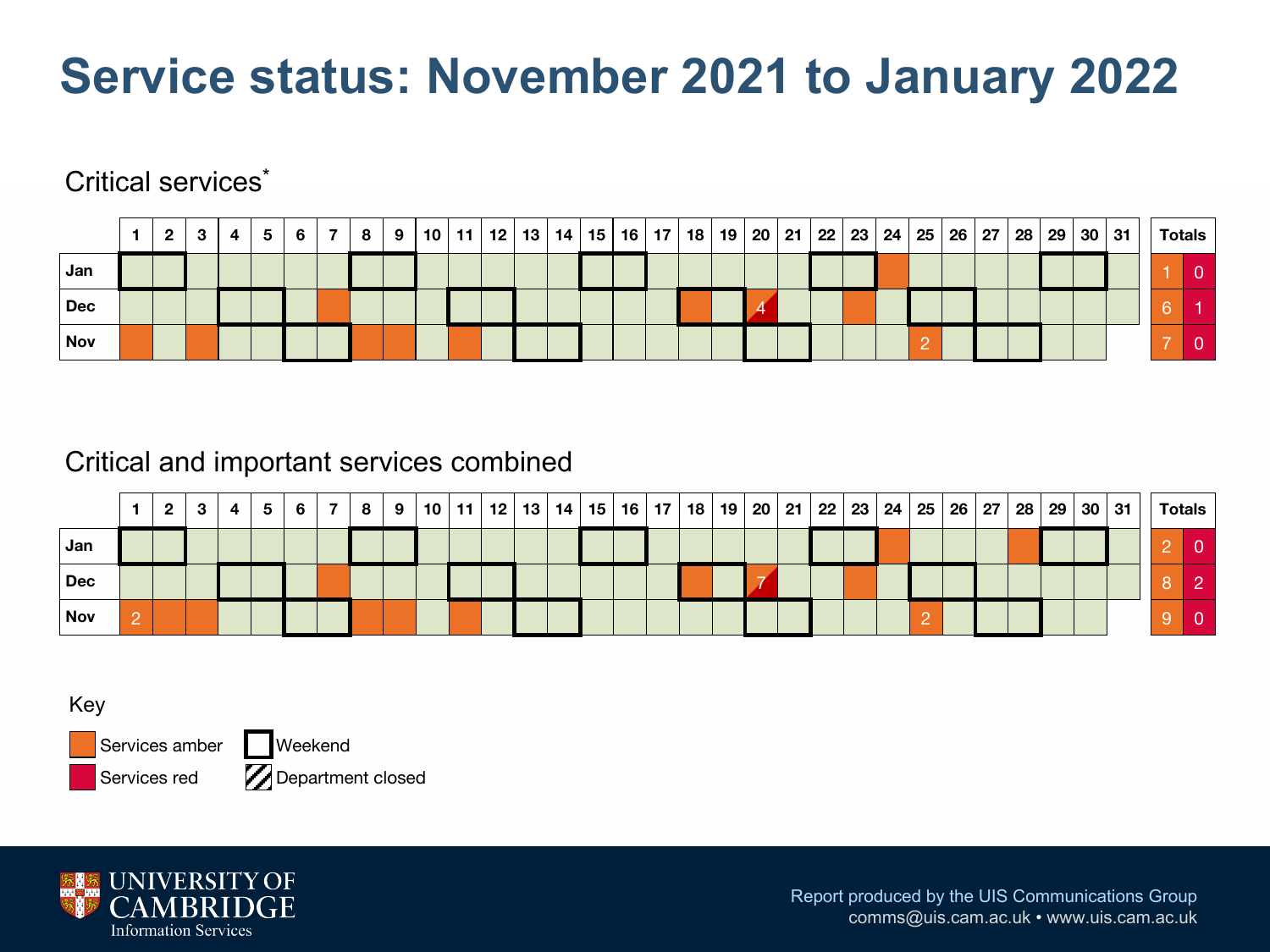### **Service status: critical and important services**



\*Shown as a proportion of the combined number of days for all critical and important services.

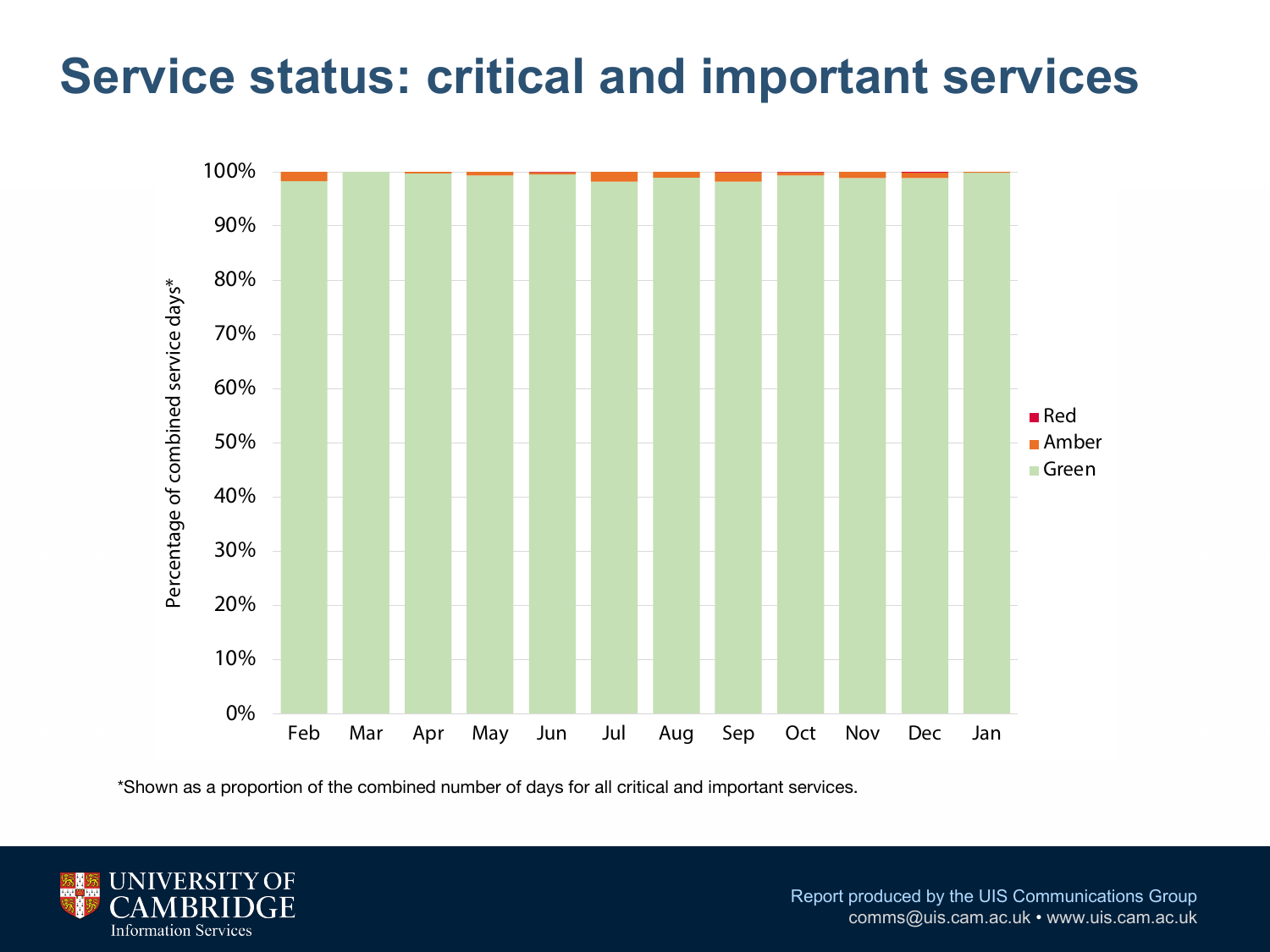#### **Critical services: January 2022**

|                                        | <b>Status (hours)</b> |             |       |     |  |  |  |  |  |  |  |  |
|----------------------------------------|-----------------------|-------------|-------|-----|--|--|--|--|--|--|--|--|
| <b>Service</b>                         | Green                 | Maintenance | Amber | Red |  |  |  |  |  |  |  |  |
| <b>Assessment Moodle</b>               | 806.0                 | 0.0         | 0.0   | 0.0 |  |  |  |  |  |  |  |  |
| CamSIS                                 | 806.0                 | 0.0         | 0.0   | 0.0 |  |  |  |  |  |  |  |  |
| Data Centres (Soulsby, West Cambridge) | 1612.0                | 0.0         | 0.0   | 0.0 |  |  |  |  |  |  |  |  |
| Email (Exchange Online, Hermes)        | 806.0                 | 0.0         | 0.0   | 0.0 |  |  |  |  |  |  |  |  |
| Granta Backbone Network (GBN)          | 806.0                 | 0.0         | 0.0   | 0.0 |  |  |  |  |  |  |  |  |
| Identity Management (Raven, Jackdaw)   | 806.0                 | 0.0         | 0.0   | 0.0 |  |  |  |  |  |  |  |  |
| Internet (Janet)                       | 806.0                 | 0.0         | 0.0   | 0.0 |  |  |  |  |  |  |  |  |
| Remote Access (AppsAnywhere and VPN)   | 804.0                 | 2.0         | 0.0   | 0.0 |  |  |  |  |  |  |  |  |
| Servers and Hosting Network            | 806.0                 | 0.0         | 0.0   | 0.0 |  |  |  |  |  |  |  |  |
| University Data Network (UDN)          | 805.0                 | 0.0         | 1.0   | 0.0 |  |  |  |  |  |  |  |  |
| University Telephone System            | 806.0                 | 0.0         | 0.0   | 0.0 |  |  |  |  |  |  |  |  |
| Wireless (eduroam, UniOfCam)           | 806.0                 | 0.0         | 0.0   | 0.0 |  |  |  |  |  |  |  |  |

Network issues initially appeared to be causing intermittent connectivity failures for desktops on the ACN in West Cambridge at 10:39 on 24 January. Subsequent investigation traced the issue to a router that had reached an unstable state. Rebooting this router solved the problems by 11:41. For further detail, see the major incident report.

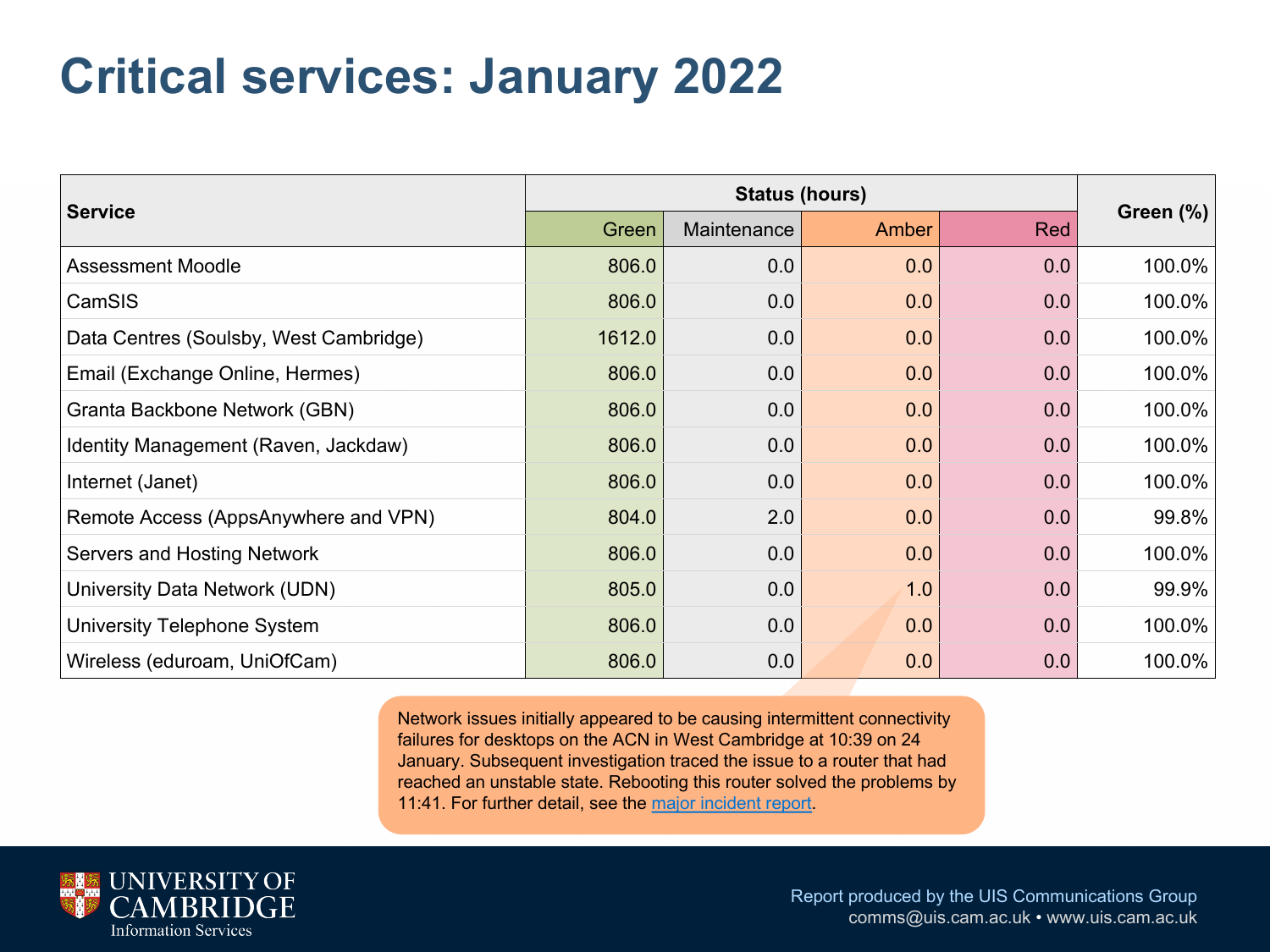## **Critical services: January 2022**



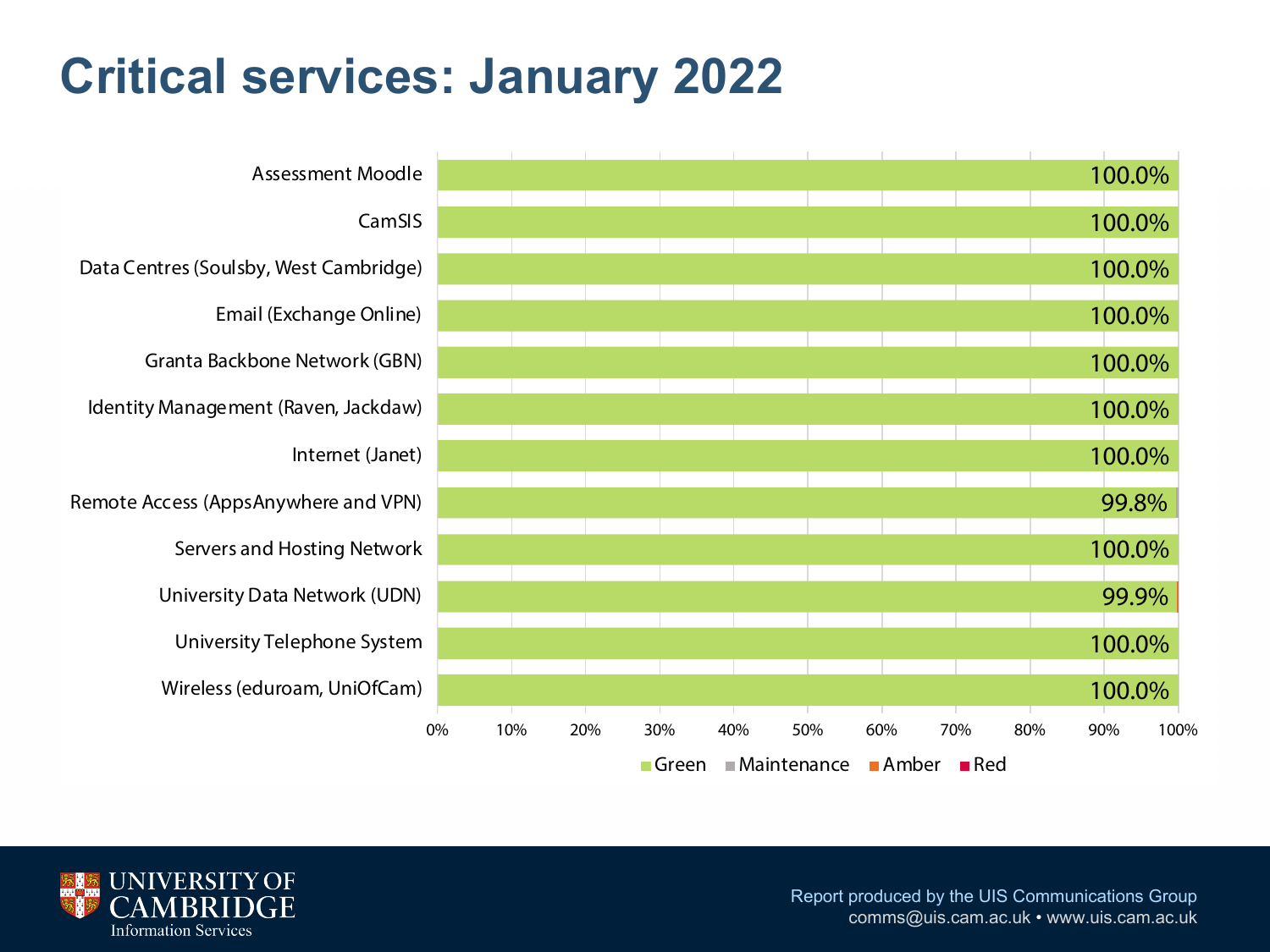## **Important services: January 2022**

| <b>Service</b>                          | Green | Maintenance | Amber | Red | Green $(\%)$ |  |
|-----------------------------------------|-------|-------------|-------|-----|--------------|--|
| <b>CHRIS</b>                            | 806.0 | 0.0         | 0.0   | 0.0 | 100.0%       |  |
| <b>CUFS</b>                             | 804.7 | 0.0         | 1.3   | 0.0 | 99.8%        |  |
| <b>Drupal Content Management System</b> | 806.0 | 0.0         | 0.0   | 0.0 | 100.0%       |  |
| Elements (Symplectic)                   | 806.0 | 0.0         | 0.0   | 0.0 | 100.0%       |  |
| Falcon Content Management System        | 806.0 | 0.0         | 0.0   | 0.0 | 100.0%       |  |
| <b>Hosted Server Power Management</b>   | 806.0 | 0.0         | 0.0   | 0.0 | 100.0%       |  |
| Lecture capture (Panopto)               | 801.5 | 4.5         | 0.0   | 0.0 | 99.4%        |  |
| Managed Web Service (MWS)               | 806.0 | 0.0         | 0.0   | 0.0 | 100.0%       |  |
| <b>Microsoft Teams</b>                  | 806.0 | 0.0         | 0.0   | 0.0 | 100.0%       |  |
| <b>Research Administration Systems</b>  | 805.4 | 0.6         | 0.0   | 0.0 | 99.9%        |  |
| VLE (Moodle)                            | 798.0 | 8.0         | 0.0   | 0.0 | 99.0%        |  |
| X5                                      | 806.0 | 0.0         | 0.0   | 0.0 | 100.0%       |  |

Some users experienced difficulty signing into or staying connected to CUFS during 12:25–13:47 on 28 January. We determined that some processes were monopolising available CPU resources. We implemented a temporary workaround to resolve the issue while we investigate further.